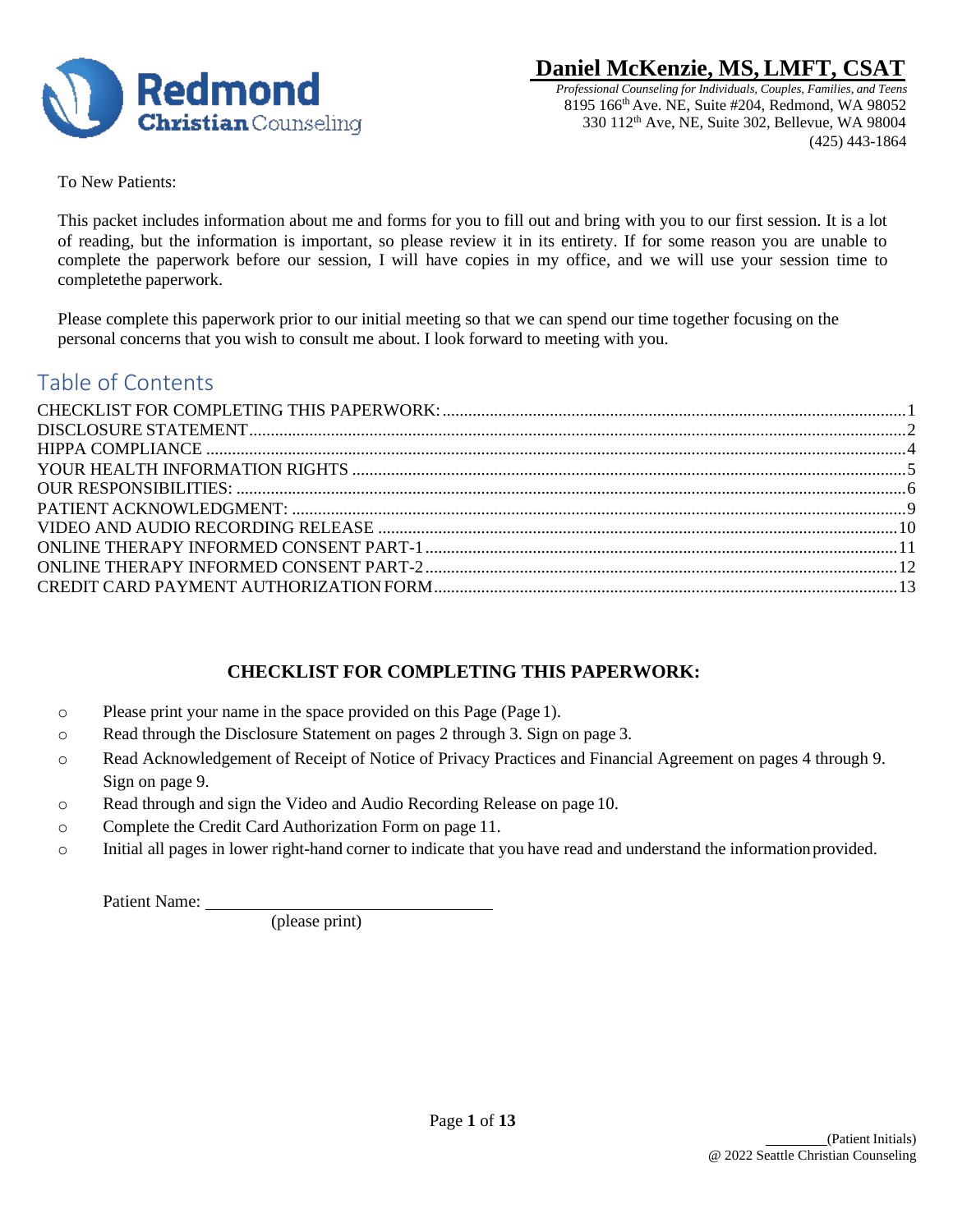

 *Professional Counseling for Individuals, Couples, Families, and Teens* 8195 166th Ave. NE, Suite #204, Redmond, WA 98052 330 112th Ave, NE, Suite 302, Bellevue, WA 98004 (425) 443-1864

### **DISCLOSURE STATEMENT Counselor Training, Counseling Orientation, General Information, and Counseling Fees**

<span id="page-1-0"></span>**Training and Degrees:** I am a Licensed Marriage and Family Therapist at our Redmond and Bellevue offices. I earned a Master of Science in Marriage and Family Therapy from Seattle Pacific University and have been licensed in the state of Washington since 2010. I completed training in Trauma-Focused Cognitive Behavioral Therapy from The Harborview Center for Sexual Assault and Traumatic Stress, as well as Dialectical Behavioral Therapy Foundational Training with the Linehan Institute and Behavioral Tech, LLC. I'm experienced in helping individuals, couples, and families from a variety of cultures and backgrounds overcome struggles related to anxiety and depression, anger management, grief and loss, addiction, couples conflict, men's issues, as well as counseling for parents and at-risk youth. I am credentialed as a Washington State Licensed Marriage and Family Therapist (LF60169398). Seattle Christian Counseling provides office space and administrative support for Daniel McKenzie. Daniel McKenzie is responsible for all patient care.

**Counseling Orientation:** As a faith-based Marriage and Family Therapist, my goal is to help grow Christ-filled individuals, relationships, and homes. I offer a client-centered approach, using a variety of evidence-based counseling methods, combined with bible-based guidance and principles for emotional, physical, relational, and spiritual well-being. With faith as the cornerstone of my practice, I've helped people overcome a wide variety of struggles including depression and anxiety, grief, addiction, couples conflict, men's counseling, as well as counseling for parents and at-riskyouth.

**Fees:** The fee for counseling is **\$200** per 53-minute session for individuals, couples, and families. Fees are adjusted annually on January 1 and will not increase more than 10% per year. Payments (cash, check or credit) are to be made atthe beginning of each session. In addition to your session fee, there will be a fee for using your credit card, which will be the exact amount the credit card company charges Seattle Christian Counseling, PLLC. Fees change regularly but will range between 2.5%-4% of your transaction. If you would like to know the exact current rate, please ask your therapist at the time of your appointment. A \$30 fee will be charged for returned checks. Unpaid balances incur the maximum finance charge allowed by law after 30 days. Outstanding balances may be sent to a collection agency.

**Missed Appointments:** In the event that you are unable to keep an appointment, please notify me via phone a minimum of two days (48 hours) in advance. E-mail and text messages are not adequate notice. **If you miss your appointment** for whatever reason and fail to give me adequate notice, you will be responsible for the full fee for the session. If you are late, I will still stop at our regular ending time in order to keep my schedule, and you will still be required to pay for the entire session. In the event of a missed appointment, the bill will reflect a late cancellation instead of a clinical session. Most insurance companies will not reimburse for missed appointments. If I have an emergency, I will notify you as soon as possible of my need to reschedule our appointment.

**Termination of Treatment:** When you wish to terminate treatment, please give a minimum of one week's notice. You may terminate treatment at any time without moral, legal, or financial obligation beyond payment of services already rendered. It is expected that we will discuss the prospect of termination so that both parties will be clear about any details that need attention as part of the termination process. If you fail to schedule a future appointment, cancel a scheduled appointment, or fail to keep a scheduled appointment and do not contact me within 30 days of the date of last recorded contact, it will be understood that you have terminated treatment. I shall have no further obligation to you once treatment has been terminated.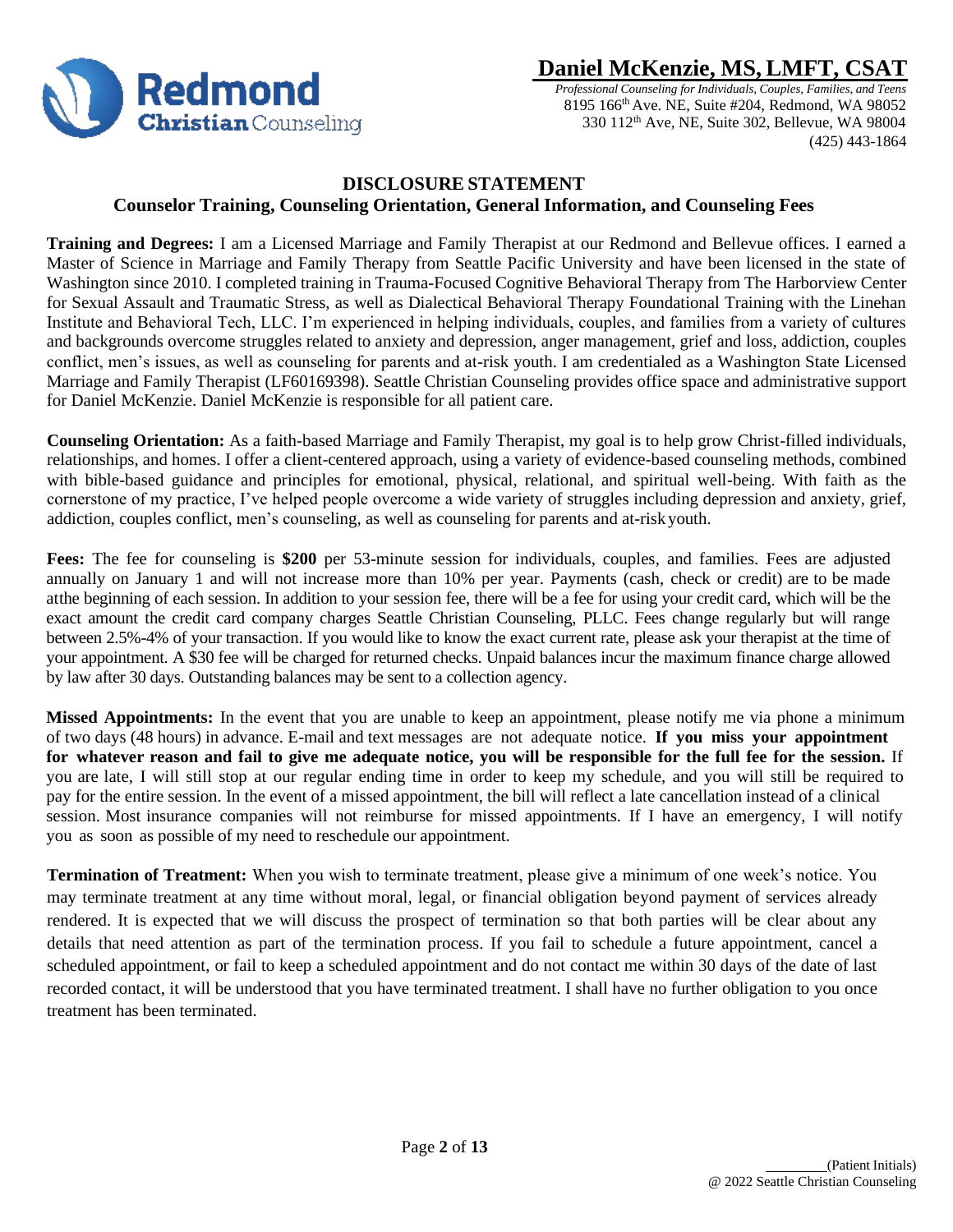

 *Professional Counseling for Individuals, Couples, Families, and Teens* 8195 166th Ave. NE, Suite #204, Redmond, WA 98052 330 112th Ave, NE, Suite 302, Bellevue, WA 98004 (425) 443-1864

**Testifying in Court:** If you become involved in any legal proceedings that require my participation, you will be expected to pay for all of my professional time. This includes any preparation and transportation time, even if I am called to testify by another party. Because of the difficulty of legal involvement, I charge \$250 per hour for preparation and travel, for attendance (waiting and participation) at any legal proceeding. Having said this, I am not a certified child custody evaluator and will be unable to help you legally if this is your purpose in pursuing treatment with me.

**Choosing a Counselor:** You have the right to choose a counselor who best suits your needs and purposes. You may seek a second opinion from another mental health practitioner or may terminate therapy at any time.

**State Mandated Disclosure:** I have broad discretion to release any information that I deem relevant in situations where I believe my patient or others to be at risk of physical harm, physical or sexual abuse, molestation, or severe neglect.

**Consultations:** I regularly consult with other professionals regarding patients with whom I am working. This allows me to gain other perspectives and ideas about how to better help you reach your goals. These consultations are conducted in such a way that confidentiality is maintained.

State Registration: Therapists practicing psychotherapy for a fee must be registered or certified with the Department of Health for the protection of the public health and safety. Registration of an individual with the department does not include recognition of any practice standards, nor does it necessarily imply the effectiveness of any treatment. The purpose of the Counselor Credentialing Act (Chapter 18.19 RCW) is(a) to provide protection for public health and safety, and (b) to empower the citizens of the State of Washington by providing a complaint process against those counselors who commit acts of unprofessional conduct.

**Unprofessional Conduct:** The brochure titled "Counseling or Hypnotherapy Patients" lists ways in which counselors may work in an unprofessional manner. If you suspect that my conduct has been unprofessional in any way, please contact the Department of Health at the following address and phone number:

Department of Health, Counselor Programs PO Box 47869 Olympia WA 98504-7869 (360) 664-9098

**Contacting Me by Phone:** You may leave me a voice message at (**425) 443-1864.** I check this message periodically and will typically return you call within 24 hours. Please limit your phone conversation needs to appointment scheduling and emergencies.

**Emergencies:** If you are in an emergency situation and cannot reach me, please call one of the following numbers for

help: General Emergencies: 911

Crisis Clinic: (800) 244-5767 or (206) 461-3222

I have read and understand the information present in this form.

Date: **Date: Date: Date: Date: Date: Date: Date: Date: Date: Date: Date: Date: Date: Date: Date: Date: Date: Date: Date: Date: Date: Date: Date: Date: Date: Date: Date:**

Patient Signature

Date:

Daniel McKenzie, MS, LMFT, CSAT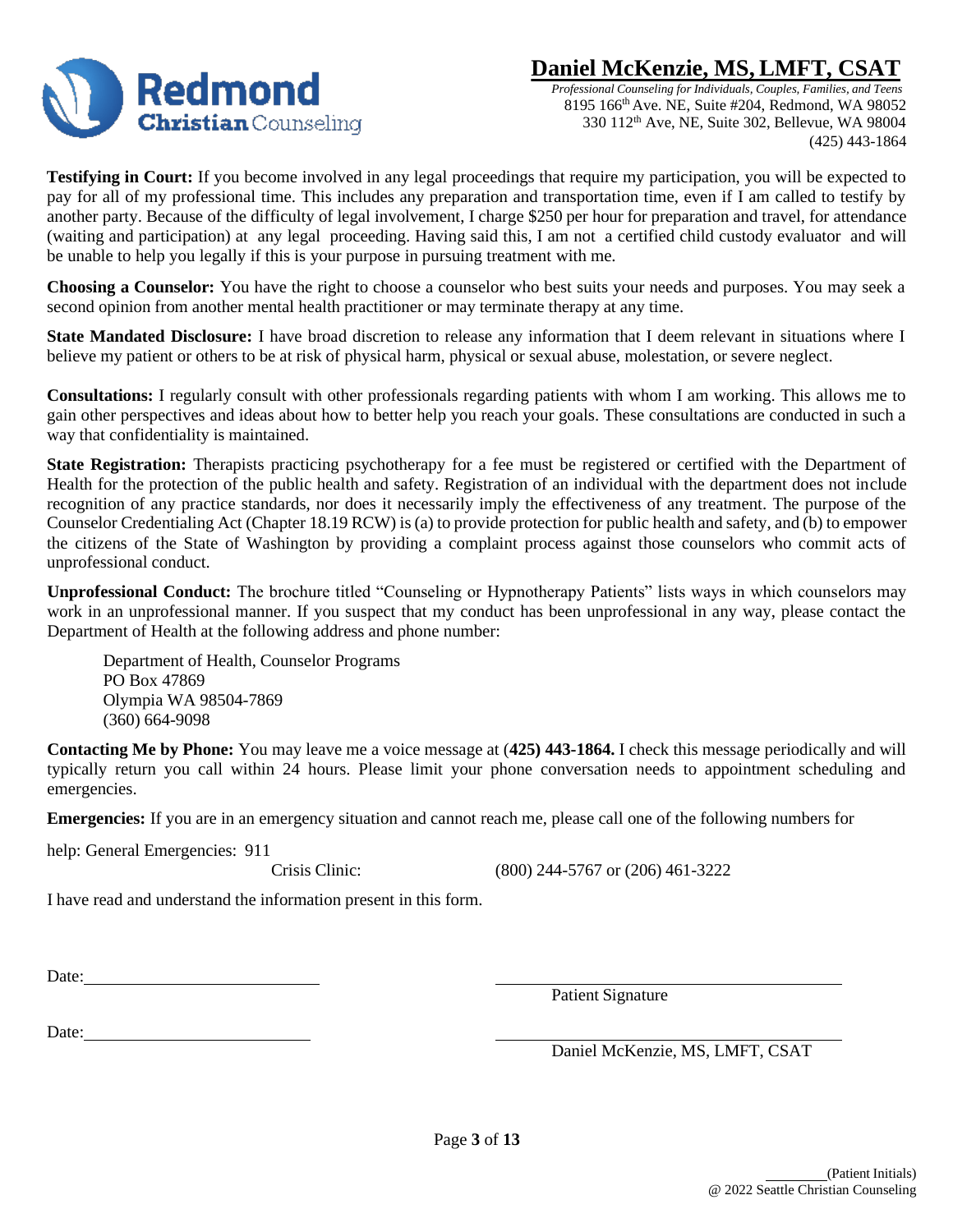

 *Professional Counseling for Individuals, Couples, Families, and Teens* 8195 166th Ave. NE, Suite #204, Redmond, WA 98052 330 112th Ave, NE, Suite 302, Bellevue, WA 98004 (425) 443-1864

### <span id="page-3-0"></span> **HIPPA COMPLIANCE NOTICE OF PRIVACY PRACTICES**

**This notice describes how medical information about you may be used and disclosed, and how you can get access to this information. This information will include Protected Health Information (PHI), as that term is defined in** privacy regulations issued by the United States Department of Health and Human Services pursuant to the Health **Insurance Portability and Accountability Act of 1996 ("HIPAA") and, as applicable, RCW Chapter 70.02 entitled "Medical Records - Health Care Access and Disclosure." Please review it carefully.**

We respect your privacy. We understand that your personal health information is very sensitive. We will not disclose your information to others unless you tell us to do so, or unless the law authorizes or requires us to do so.

The law protects the privacy of the health information we create and obtain in providing our care and services to you. For example, your protected health information includes your symptoms, test results, diagnoses, treatments, health information from other providers, and billing and payment information relating to these services. Federal and state law allows us to use and disclose your protected health information for purposes of treatment and health care operations. State law requires us to get your authorization to disclose this information for payment purposes.

### **Protected Health Information:**

*Protected health information* means individually identifiable health information:

- Transmitted by electronic media;
- Maintained in any medium described in the definition of electronic media; or
- Transmitted or maintained in any other form or medium.

### **Examples of Use and Disclosures of Protected Health Information for Treatment, Payment, and HealthOperations**

#### **For treatment:**

- Information obtained by a nurse, physician, clinical psychologist, MSW, therapist, or other member of our healthcare team will be recorded in your medical record and used to help decide what care may be right foryou.
- We may also provide information to others providing you care. This will help them stay informed about your care.

### **For payment:**

In Washington State, written patient permission is required to use or disclose PHI for payment purposes, including to your health insurance plan. We will have you sign another form Assignment of Benefits or similar form for this purpose (RCW 70.02.030(6)). Health plans need information from us about your medical care. Information provided to health plans may include your diagnosis, procedures performed, or recommended care.

#### **For health care operations:**

- We use your medical records to assess quality and improve services.
- We may use and disclose medical records to review the qualifications and performance of our health care providers and to train our staff.
- We may contact you to remind you about appointments and give you information about treatment alternatives or other health-related benefits and services.
- We may use and disclose your information to conduct or arrange for services,including: medical quality review by your health plan; accounting, legal, risk management, and insurance services; audit functions, including fraud and abuse detection and compliance programs.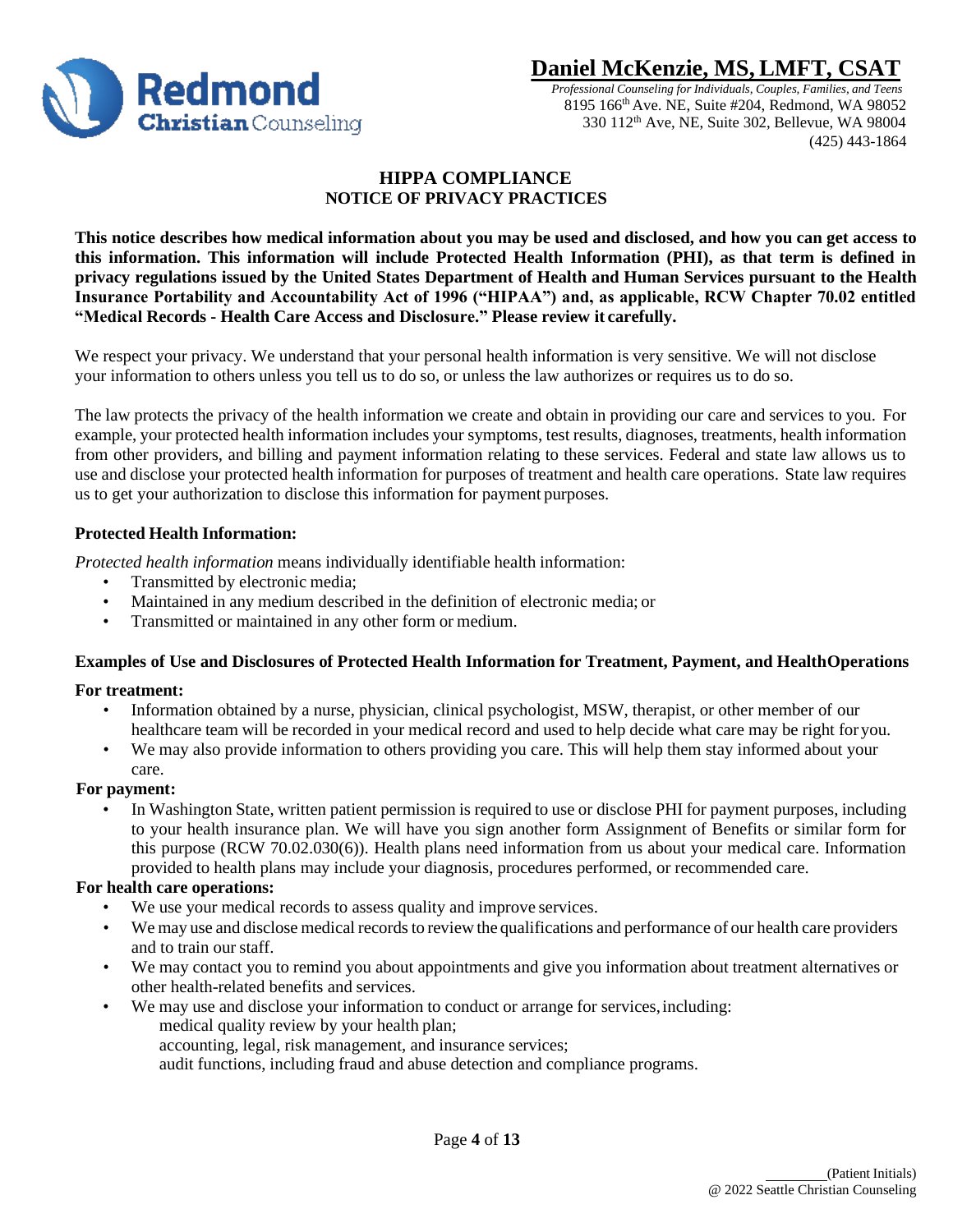

 *Professional Counseling for Individuals, Couples, Families, and Teens* 8195 166th Ave. NE, Suite #204, Redmond, WA 98052 330 112th Ave, NE, Suite 302, Bellevue, WA 98004 (425) 443-1864

### **YOUR HEALTH INFORMATION RIGHTS**

<span id="page-4-0"></span>The health and billing records we create, and store are the property of health care provider. The protected health information in it, however, generally belongs to you. You have a right to:

- Receive, read, and ask questions about this Notice;
- Ask us to restrict certain uses and disclosures. You must deliver this request in writing to us. We are not required to grant the request. But we will comply with any request granted;
- Request and receive from us a paper copy of the most current Notice of Privacy Practices for Protected Health Information ("Notice");
- Request that you be allowed to see and get a copy of your protected health information. You may make this request in writing. We have a form available for this type of request.
- Have us review a denial of access to your health information—except in certain circumstances;
- Ask us to change your health information. You may give us this request in writing. You may write a statement of disagreement if your request is denied. It will be stored in your medical record and included with any release of your records.
- When you request, we will give you a list of disclosures of your health information. The list will not include disclosures to third-party payors. You may receive this information without charge once every 12 months. We will notify you of the cost involved if you request this information more than once in 12 months.
- Ask that your health information be given to you by another means or at another location. Please sign, date, and give us your request in writing.
- Cancel prior authorizations to use or disclose health information by giving us a written revocation. Your revocation does not affect information that has already been released. It also does not affect any action taken before we have it. Sometimes, you cannot cancel an authorization if its purpose was to obtaininsurance.

For help with these rights during normal business hours, please contact our Privacy Officer:

Daniel McKenzie, MS, LMFT, CSAT

8195 166<sup>th</sup> Ave. NE, Suite #204 330 112<sup>th</sup> Ave. NE, Suite 302 Redmond, WA 98052 Bellevue, WA 98004 Tel: (425) 443-1864

### **Psychotherapy Notes:**

Notes recorded (in any medium) by a health care provider who is a mental health professional documenting or analyzing the contents of a conversation during a private counseling session or a group, joint, or family counseling session and that are separated from the rest of the individual's medical record. *Psychotherapy notes* excludes medication prescription and monitoring, counseling session start and stop times, the modalities and frequencies of treatment furnished, results of clinical tests, and any summary of the following items: diagnosis, functional status, the treatment plan, symptoms, prognosis, and progress to date. An authorization to use or disclose psychotherapy notes is required except if used by the originator of the notes for treatment, to a person or persons reasonably able to prevent or lessen the threat (including the target of the threat), if the originator believes in good faith that the use or disclosure is necessary to prevent or lessen a serious and imminent threat to the health or safety of a person or the public, if the notes are to be used in the course of training students, trainees or practitioners in mental health; to defend a legal action or any other legal proceeding brought forth by the patient; when used by a medical examiner or coroner; for health oversight activities of the originator; or when required by law.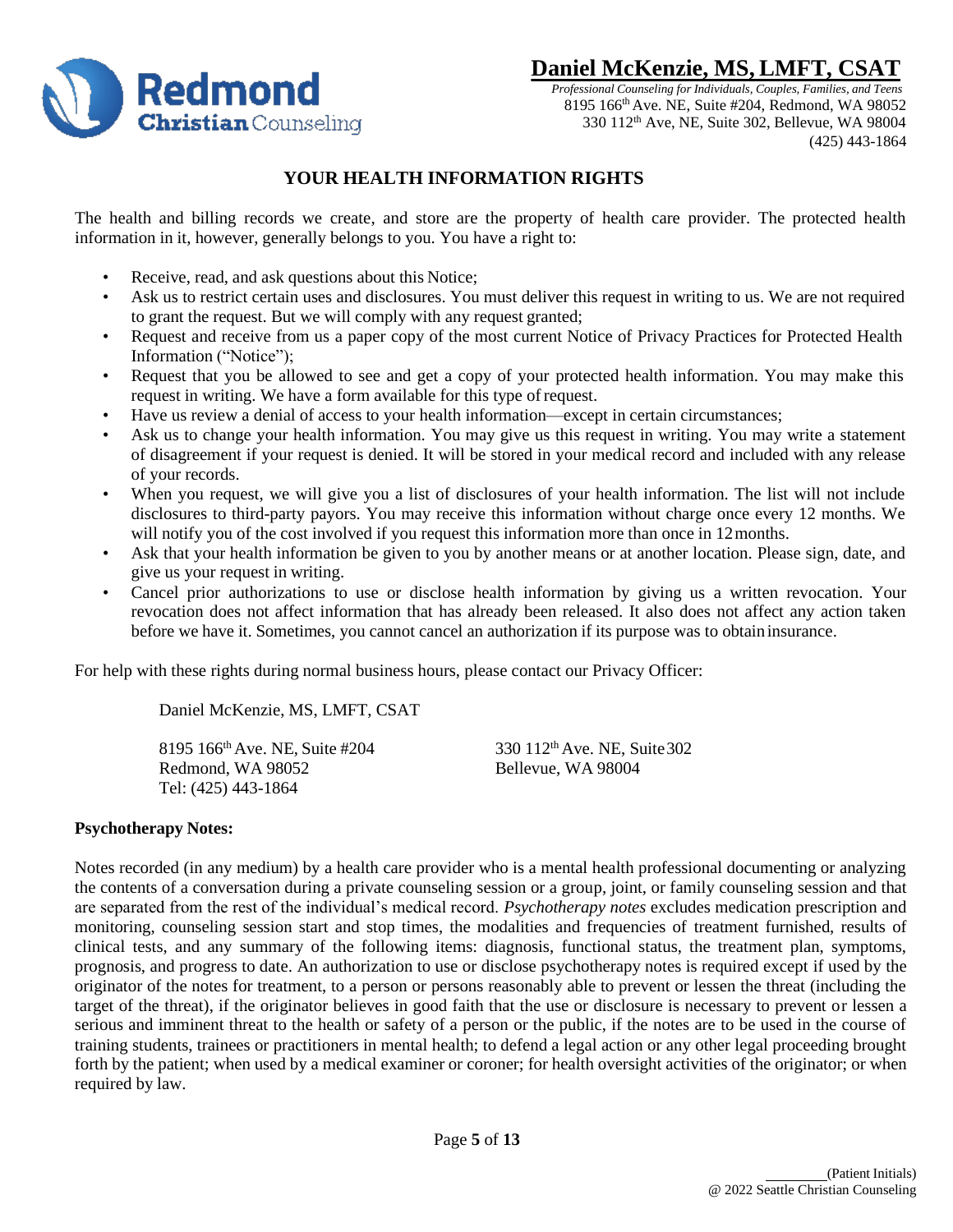

 *Professional Counseling for Individuals, Couples, Families, and Teens* 8195 166th Ave. NE, Suite #204, Redmond, WA 98052 330 112th Ave, NE, Suite 302, Bellevue, WA 98004 (425) 443-1864

### **OUR RESPONSIBILITIES:**

#### <span id="page-5-0"></span>**We are required to:**

- Keep your protected health information private;
- Give you this Notice;
- Follow the terms of this Notice.

We have the right to change our practices regarding the protected health information we maintain. If we make changes, we will update this Notice. You may receive the most recent copy of this Notice by calling and asking for it or by visiting our office or medical records department to pick one up.

### **To Ask for Help or Complain**

If you have questions, want more information, or want to report a problem about the handling of your protected health information, you may contact our Privacy Officer at the above address.

If you believe your privacy rights have been violated, you may discuss your concerns with the Privacy Officer. You may send a written complaint to the Washington State Department of Health at:

510 4<sup>th</sup> Avenue W, Suite 404 Seattle, WA 98119

You may also file a complaint with the U.S. Secretary of Health and Human Services.

We respect your right to file a complaint with us or with the U.S. Secretary of Health and Human Services. If you complain, we will not retaliate against you.

### **Other Disclosures and Uses of Protected Health Information**

#### **Notification of Family and Others**

Unless you object, we may release health information about you to a friend or family member who is involved in your medical care. We may also give information to someone who helps pay for your care. We may tell your family or friends your condition and that you are in a hospital. This would be limited to your name and general health condition (for example, "critical," "poor," "fair," "good" or similar statements). In addition, we may disclose health information about you to assist in disaster relief efforts.

You have the right to object to this use or disclosure of your information. If you object, we will not use or disclose it.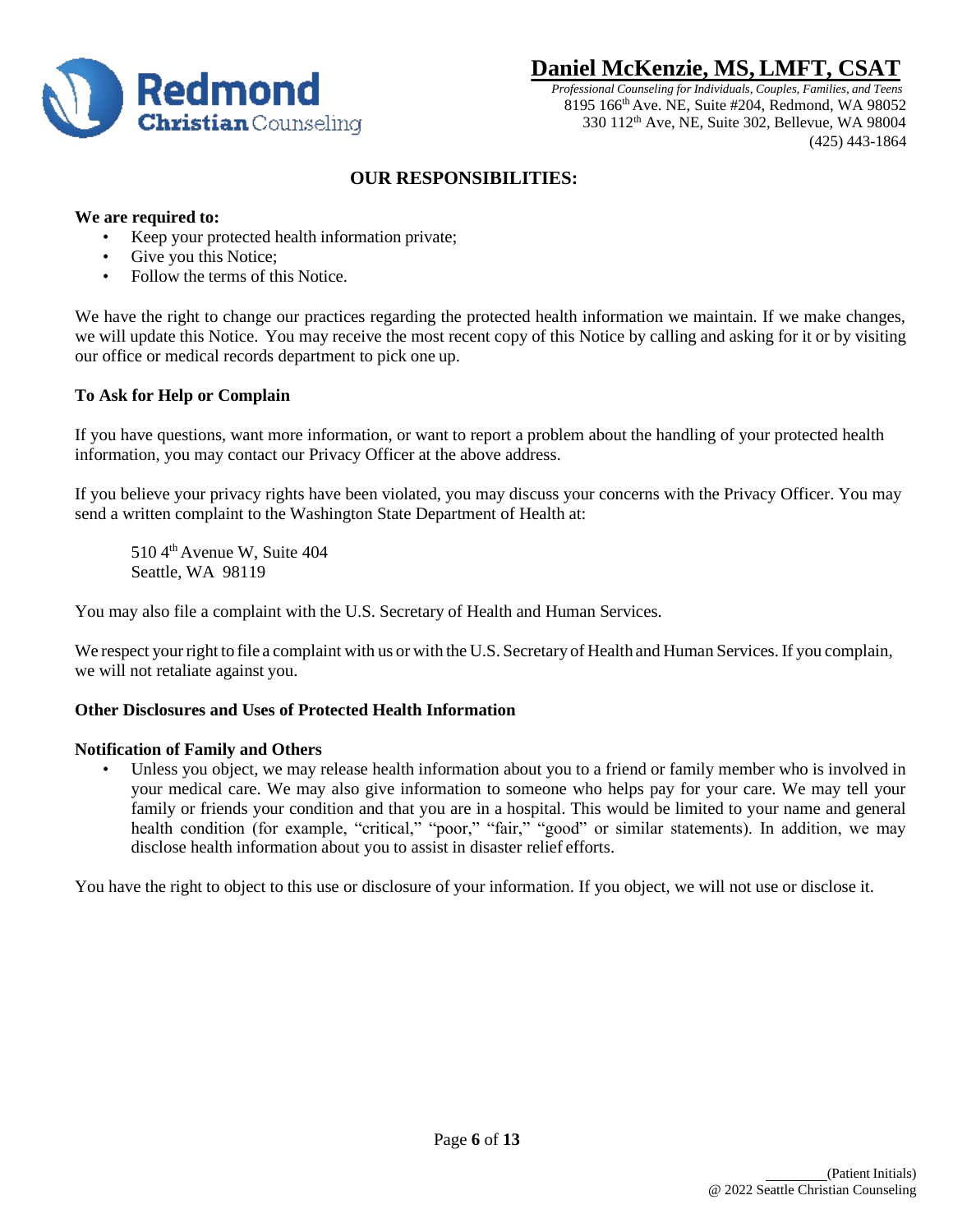

 *Professional Counseling for Individuals, Couples, Families, and Teens* 8195 166th Ave. NE, Suite #204, Redmond, WA 98052 330 112th Ave, NE, Suite 302, Bellevue, WA 98004 (425) 443-1864

### **We may use and disclose your protected health information without your authorization as follows:**

- **With Medical Researchers—if the research has been approved and has policies to protect the privacy of your** health information. We may also share information with medical researchers preparing to conduct a research project.
- **To the Food and Drug Administration (FDA)** relating to problems with food, supplements, and products.
- **To Comply with Workers' Compensation Laws -** if you make a workers' compensation claim.
- **For Public Health and Safety Purposes as Allowed or Required byLaw:**
	- to prevent or reduce a serious, immediate threat to the health or safety of a person or the public.
		- to public health or legal authorities
		- to protect public health and safety
		- to prevent or control disease, injury, or disability
		- to report vital statistics such as births or deaths.
- **To Report Suspected Abuse or Neglect** to public authorities.
- **To Correctional Institutions** if you are in jail or prison, as necessary for your health and the health and safety of others.
- **For Law Enforcement Purposes** such as when we receive a subpoena, court order, or other legal process, or you are the victim of a crime.
- **For Health and Safety Oversight Activities**. For example, we may share health information with the Department of Health.
- **For Disaster Relief Purposes**. For example, we may share health information with disaster relief agencies to assist in notification of your condition to family or others.
- **For Work-Related Conditions That Could Affect Employee Health**. For example, an employer may ask us to assess health risks on a job site.
- **To the Military Authorities of U.S. and Foreign Military Personnel**. For example, the law may require us to provide information necessary to a military mission.
- **In the Course of Judicial/Administrative Proceedings** at your request, or as directed by a subpoena or court order.
- **For Specialized Government Functions**. For example, we may share information for nationalsecurity purposes.
- **To Coroners, Medical Examiners, Funeral Directors**. We may disclose PHI to a coroner or medical examiner to identify a deceased person and determine the cause of death. In addition, we may disclose PHI to funeral directors, as authorized by law, so that they may carry out their jobs.
- **Organ and Tissue Donations**. If you are an organ donor, we may use or disclose PHI to organizations that help procure, locate, and transplant organs in order to facilitate an organ, eye or tissue donation and transplantation.
- **Incidental Disclosures**. We may use or disclose PHI incident to a use or disclosure permitted by the HIPAA Privacy Rule so long as we have reasonably safeguarded against such incidental uses and disclosures and have limited them to the minimum necessary information.
- **Limited Data Set Disclosures**. We may use or disclose a limited data set (PHI that has certain identifying information removed) for purposes of research, public health, or health care operations. This information may only be disclosed for research, public health, and health care operations purposes. The person receiving the information must sign an agreement to protect the information.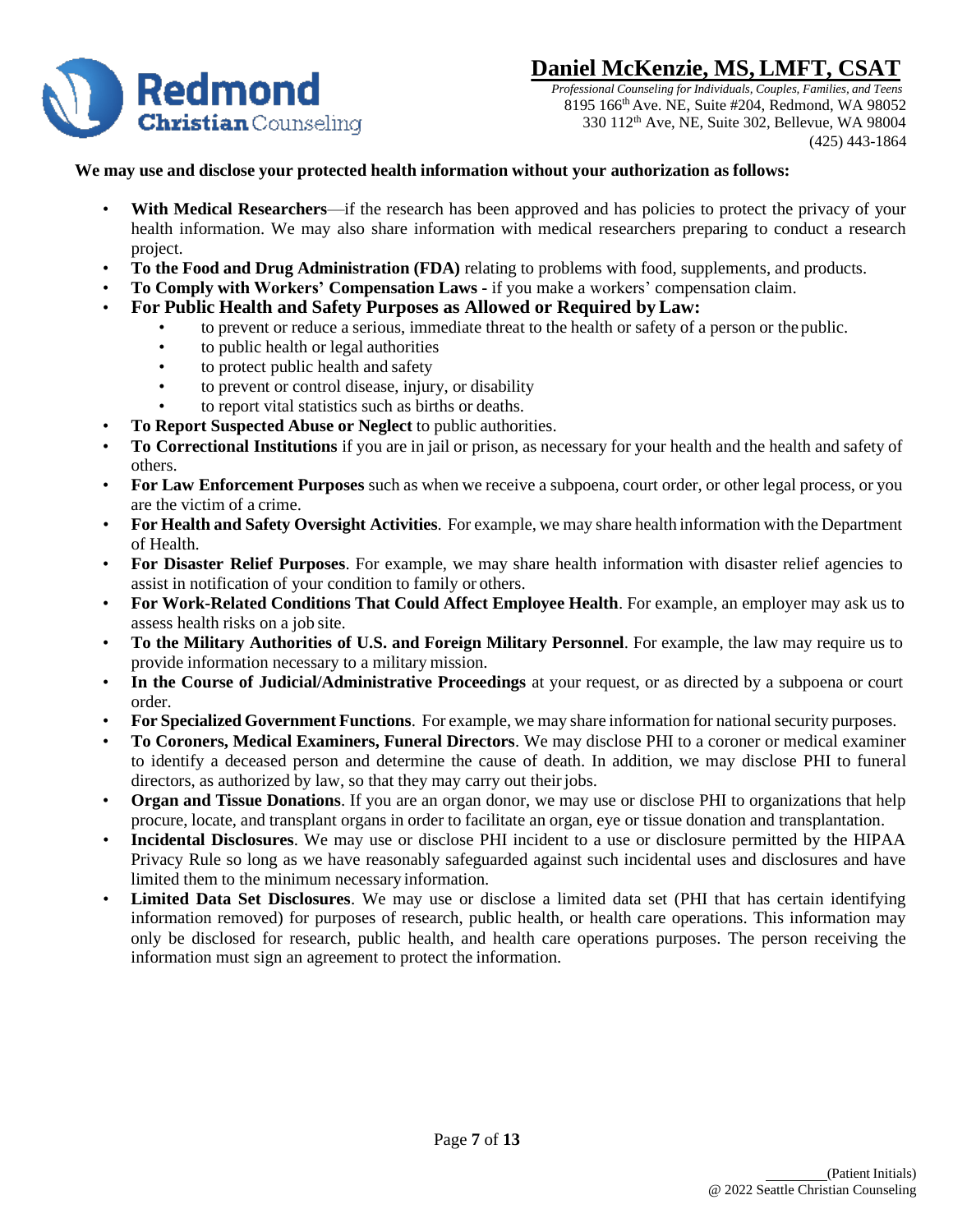

 *Professional Counseling for Individuals, Couples, Families, and Teens* 8195 166th Ave. NE, Suite #204, Redmond, WA 98052 330 112th Ave, NE, Suite 302, Bellevue, WA 98004 (425) 443-1864

#### **Special Authorizations**

Certain federal and state laws that provide special protections for certain kinds of personal health information call for specific authorizations from you to use or disclose information. When your personal health information falls under these special protections, we will contact you to secure the required authorizations to comply with federal and state laws such as:

- **•** Uniform Health Care Information Act (RCW 70.02)
- **•** Sexually Transmitted Diseases (RCW 70.24.105)
- Drug and Alcohol Abuse Treatment Records (RCW 70.96A.150)
- **E** Mental Health Services for Minors (RCW 71.05.390-690)
- **•** Communicable and Certain Other Diseases Confidentiality (WAC 246-100-016)
- Confidentiality of Alcohol and Drug Abuse Patients (42 CFR Part 2)

If we need your health information for any other reason that has not been described in this notice, we will ask for your written authorization before using or disclosing any identifiable health information about you. Most important, if you choose to sign an authorization to disclose information, you can revoke that authorization at a later time to stop any future use and disclosure.

### **Other Uses and Disclosures of Protected Health Information**

• Uses and disclosures not in this Notice will be made only as allowed or required by law or with your written authorization.

**Effective Date:** , 20

#### **ACKNOWLEDGMENT OF RECEIPT OF NOTICE OF PRIVACY PRACTICES AND FINANCIAL AGREEMENT**

(Pursuant to the Health Insurance Portability and Accountability Act of 1996 (HIPAA) and RCW 70.02.120)

**Daniel McKenzie** keeps a record of the health care services we provide you. You may ask to see and copy that record. You may also ask to correct that record. We will not disclose your record to others unless you direct us to do so or unless the law authorizes or compels us to do so. You may see your record or get more information about it by contacting our Privacy Officer. Written requests should be made to the Privacy Officer at the following address:

> Daniel McKenzie, MS, LMFT, CSAT 8195 166<sup>th</sup> Ave. NE, Suite #204 330 112<sup>th</sup> Ave. NE, Suite 302 Redmond, WA 98052 Bellevue, WA 98004 Tel: (425) 443-1864

Our **Notice of Privacy Practices** describes in more detail how your health information may be used and disclosed, and how you can access your information.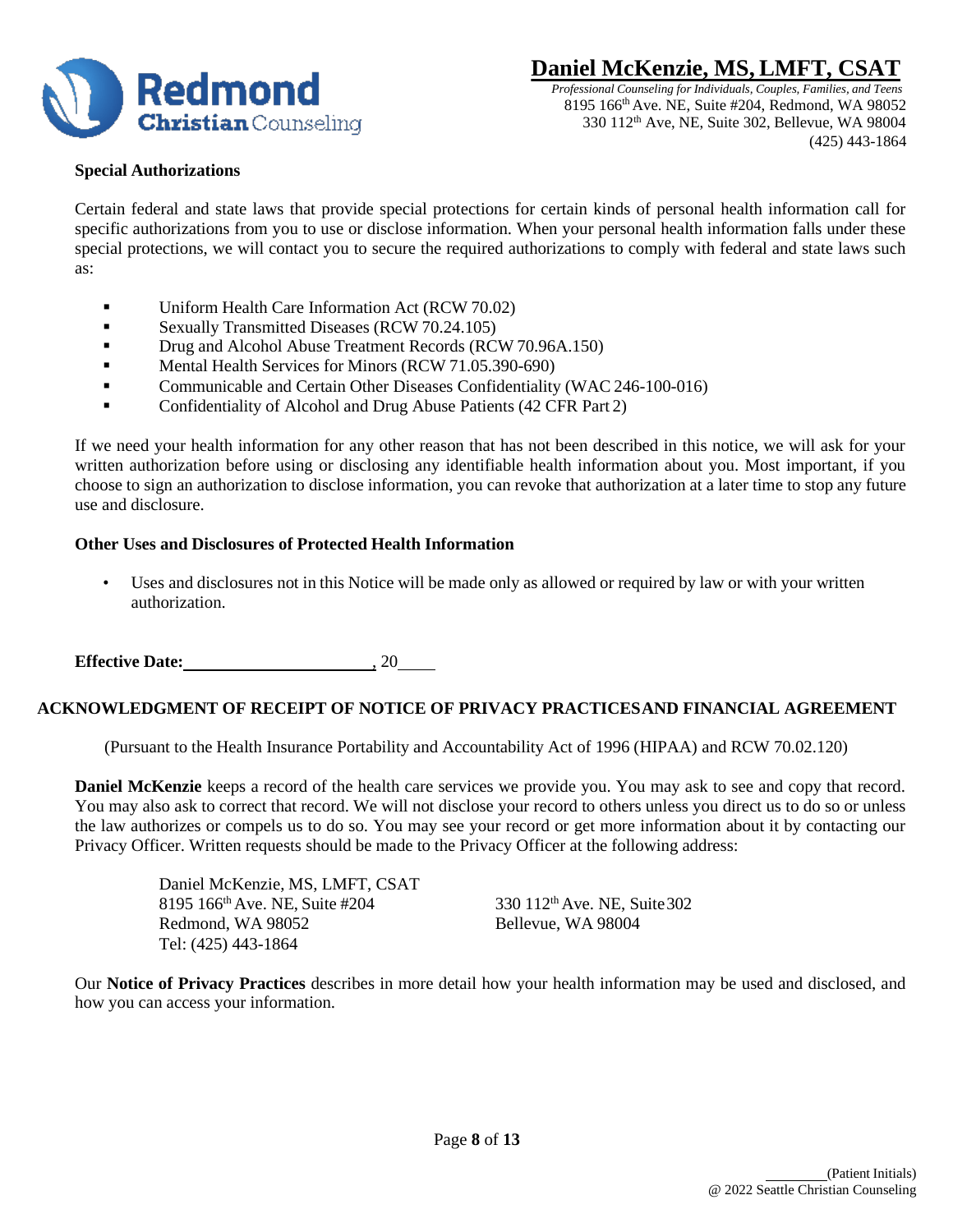

 *Professional Counseling for Individuals, Couples, Families, and Teens* 8195 166th Ave. NE, Suite #204, Redmond, WA 98052 330 112th Ave, NE, Suite 302, Bellevue, WA 98004 (425) 443-1864

## <span id="page-8-0"></span> **PATIENT ACKNOWLEDGMENT:**

### **BY MY SIGNATURE BELOW I ACKNOWLEDGE RECEIPT OF THE NOTICE OF PRIVACY PRACTICES.**

**VERIFICATION OF MEDICAL CONSENT:** I, the undersigned, hereby agree and consent to the plan of care proposed to me by the Covered Entity. I understand that I, or my authorized representative, have the right to decide whether to accept or refuse medical care. I will ask for any information I want to have about my medical care and will make my wishes known to the Covered Entity and/or its staff. The Covered Entity shall not be liable for the acts or omissions of others.

**AUTHORIZATION TO RELEASE INFORMATION – IF APPLICABLE:** I, the undersigned, hereby authorize the Covered Entity and/or its staff, to the extent required to assure payment, to disclose any diagnosis and pertinent medical information to a designated person, corporation, governmental agency or third party payer which is liable to the Covered Entity for the Covered Entity's charges or who may be responsible for determining the necessity, appropriateness, or amount related to the Covered Entity's treatment or charges, including medical service companies, insurance companies, workmen's compensation carriers, Social Security Administration, intermediaries, and the State Department of Health and Human Services when the patient is a Medicaid or Medicare recipient. This consent shall expire upon final payment relative to my care.

### **FINANCIAL AGREEMENT:**

**PRIVATE PAY:** I, the undersigned, hereby agree, whether signing as agent or as a patient, to be financially responsible to the Covered Entity for all charges not paid by insurance. I understand this amount is due at the beginning of the session.

**INSURANCE COVERAGE – IF APPLICABLE:** I certify that the information given to me in applying for payment under government or private insurance is correct. I hereby assign payment directly to the Covered Entity for benefits otherwise payable to me. Any portion of charges not paid by the insurance company will be billed to me and is then due and payable within thirty (30) days of invoice. I understand the Covered Entity will verify my insurance coverage but that this does not guarantee payment by the insurance company, and I will be responsible for all non-covered charges. I understand that it is my responsibility to determine the coverage limits of my insurance.

I understand a minimum monthly fee of 1% (annual rate of 12%) may be charged for late payment on all balances not covered by insurance. This is in addition to a charge for reasonable attorney fees, court costs, and collection agency expenses incurred to collect the amount due.

Patient or legally authorized individual signature Date

Printed name if signed on behalf of the patient Relationship (parent, legal guardian, representative)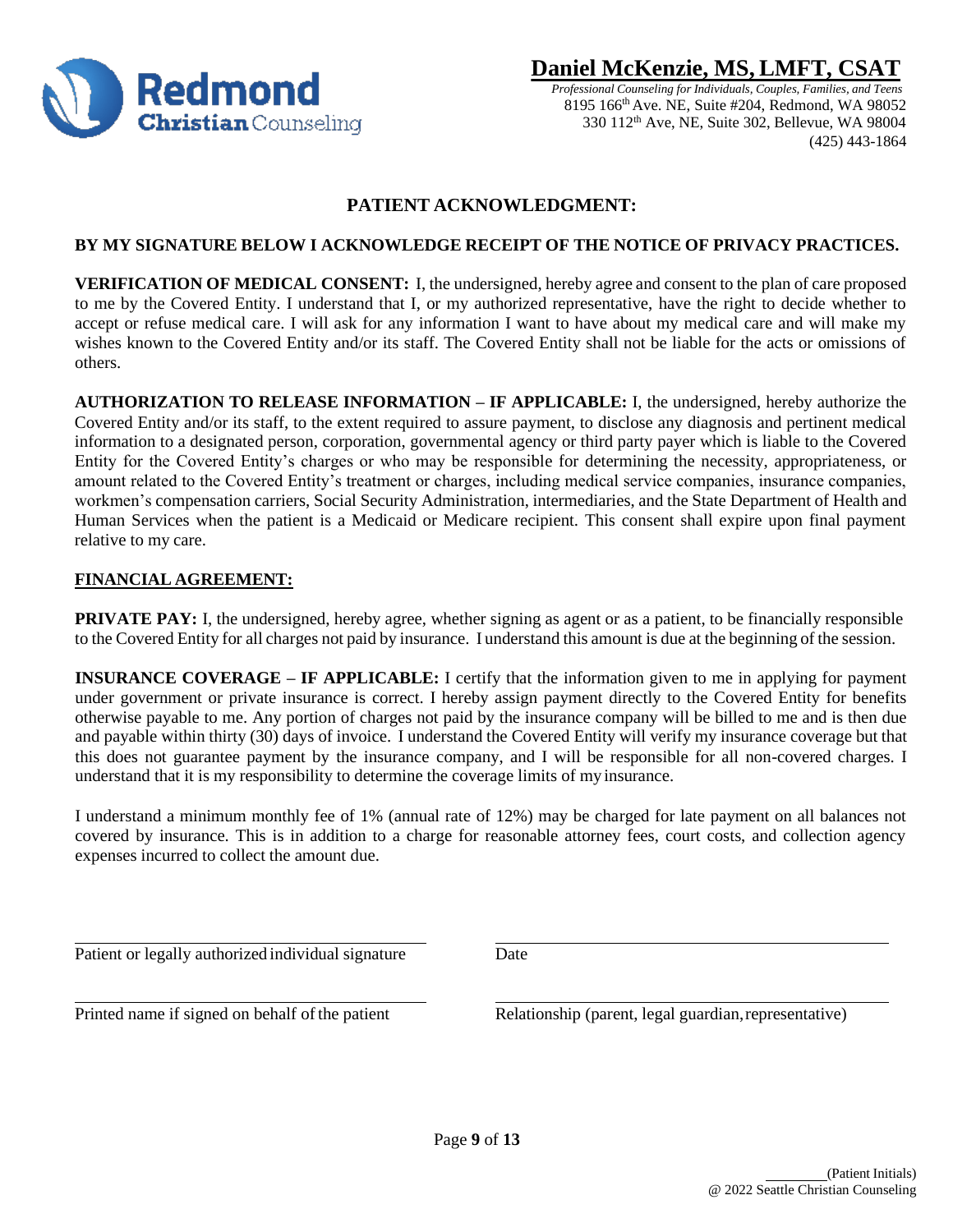

 *Professional Counseling for Individuals, Couples, Families, and Teens* 8195 166th Ave. NE, Suite #204, Redmond, WA 98052 330 112th Ave, NE, Suite 302, Bellevue, WA 98004 (425) 443-1864

### **VIDEO AND AUDIO RECORDING RELEASE**

<span id="page-9-0"></span>As an additional support for your counseling process, it is sometimes beneficial to use video feedback as part of our work together. This means that I may ask to video or audio record you during specific dialogues, exercises, or during entire sessions. This will give us the option to play back these recordings in session to help you see patterns of behavior in yourself or your significant other (if applicable). Because it usually takes some time to setup a video camera or audio recorder, I'm requesting that we do the paperwork for this on the front end so that we can devote as much time to working on the issues that bring you into counseling. By viewing the video or listening to the audio recording in session, it allows us to "stop action" and process how you might approach an issue in a more productive way. It also allows you to witness your progress with your counselor and/or your relationship.

In addition to in-session use, I occasionally may use the video footage or audio recording to receive consultation from other health care professionals that I consult with. This may occur during time of treatment or thereafter for purposes of peer review, education, and quality assurance. During this process your name will be kept confidential. In addition, all matters discussed with other health care providers will remain completely confidential. The video or audio recording will be used for no other purpose without your written permission, and it will be deleted when it is no longer needed forthese purposes.

These recordings are the property of **Daniel McKenzie, MS, Licensed Marriage and Family Therapist** and will remain solely in my possession throughout the course of your counseling and until they are destroyed. Should you wish to review these recordings for any reason, we will arrange a session to do so. When unattended by me, these materials will remain in locked facilities and/or on encrypted computer systems at all times to ensuremaximum confidentiality.

I hereby grant my/our permission for any audio or video recording that may be deemed pertinent in the counseling of my/ourselves, my/our marriage, or my/our family. The counseling sessions, records, video, and audio recordings are strictly confidential except where I consent to release, where state law requires the reporting of threats, violence, harm or child abuse, and neglect (from evidence or suspicion), and when information is subpoenaed by the courts.

In no way will the refusal to grant consent for this video or audio recording effect my/our getting assistance for myself/ourselves. I understand I may revoke this permission in writing at any time, but until I do so, it shall remain in full force and effect.

Patient Date

(signature) (printed name)

**Counselor** Date **Date** 

(signature) Daniel McKenzie, MS, LMFT, CSAT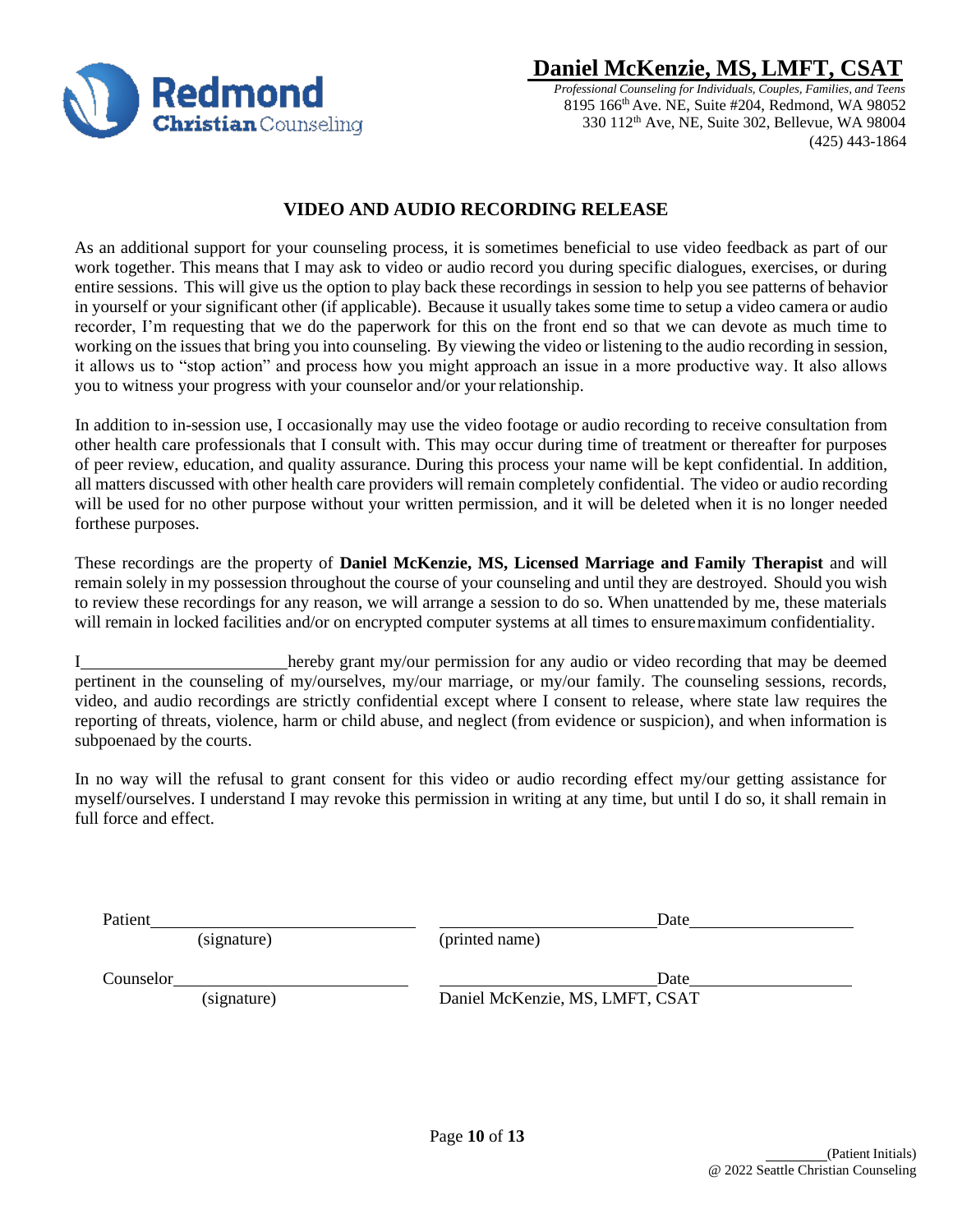

 *Professional Counseling for Individuals, Couples, Families, and Teens* 8195 166th Ave. NE, Suite #204, Redmond, WA 98052 330 112th Ave, NE, Suite 302, Bellevue, WA 98004 (425) 443-1864

### **ONLINE THERAPY INFORMED CONSENT PART-1**

<span id="page-10-0"></span>I hereby consent to engaging in telemedicine (also referred to as online therapy) with Daniel McKenzie, MS, LMFT, CSAT for psychotherapy services. I understand that "telemedicine" includes the practice of health care delivery, diagnosis, consultation, treatment, transfer of medical data, and education using interactive audio, video, or data communications.

I understand that telemedicine also involves the communication of my medical/mental health information, both orally and visually, to health care practitioners located in Washington or outside of Washington.

I understand that I have the following rights with respect to telemedicine: I have the right to withhold or withdraw consent at any time without affecting my right to future care or treatment; nor risking the loss or withdrawal of any program benefits to which I would otherwise be entitled. The laws that protect the confidentiality of my medical information also apply to telemedicine. As such, I understand that the information disclosed by me during my therapy is generally confidential.

However, there are both mandatory and permissive exceptions to confidentiality, including, but not limited to reporting child, elder, and dependent adult abuse; expressed threats of violence towards an ascertainable victim or myself; and where I make my mental or emotional state an issue in a legal proceeding.

This information is detailed in the Notice of Privacy Practices that I received. I also understand that the dissemination of any personally identifiable images or information from the telemedicine interaction to researchers or other entities shall not occur without my written consent. I accept that telemedicine does not provide emergency services. During our first session, Daniel McKenzie and I will discuss an emergency response plan. If I am experiencing an emergency, I understand that I can call 911 or proceed to the nearest hospital emergency room for help.

If I am having suicidal thoughts or making plans to harm myself, I can call the National Suicide Prevention Lifeline at 1-800-273-TALK (8255) for free 24-hour hotline support. I understand that I have a right to access my medical information and copies of medical records in accordance with Washington and Washington law. I understand that I may benefit from telemedicine, but that results cannot be guaranteed or assured. Advantages of telemedicine include but are not limited to increased access to a broader range or providers, elimination of transportation concerns such as access and cost, easier access for clients whose concerns around travel/anxiety/interaction would have prevented their access to services, reduced risk for medically fragile clients, increased comfort, and familiarity for clients in their own environments access your information.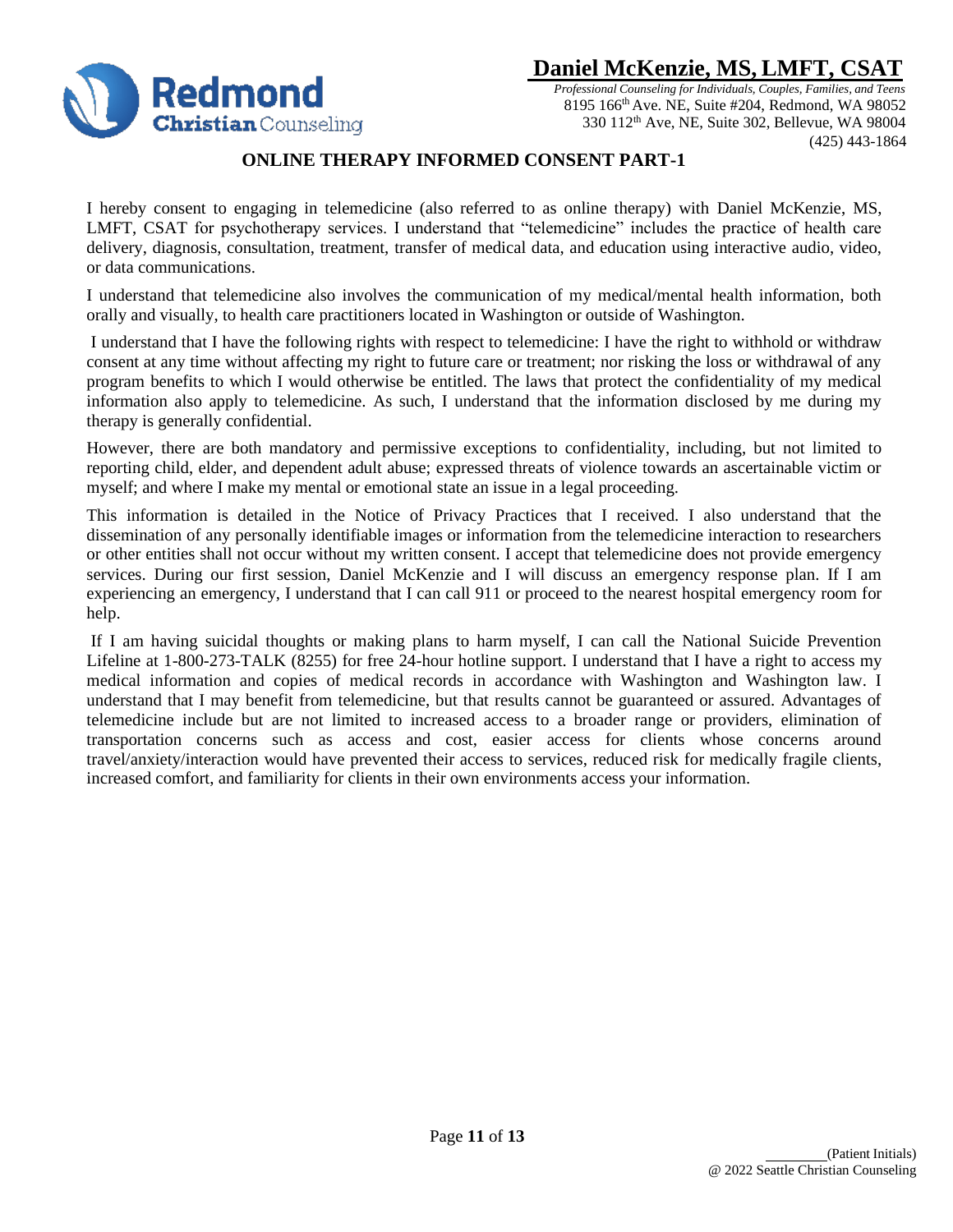

 *Professional Counseling for Individuals, Couples, Families, and Teens* 8195 166th Ave. NE, Suite #204, Redmond, WA 98052 330 112th Ave, NE, Suite 302, Bellevue, WA 98004 (425) 443-1864

### <span id="page-11-0"></span> **ONLINE THERAPY INFORMED CONSENT PART-2**

I understand that telemedicine-based services and care may not be as complete as face-to-face services. I also understand that if my psychotherapist believes I would be better served by another form of psychotherapeutic services (e.g., face-to- face services) I will be referred to a psychotherapist who can provide such services in my area.

Finally, I understand that there are potential risks and benefits associated with any form of psychotherapy, and that despite my efforts and the efforts of my psychotherapist, my condition may not be improved, and in some cases, may even get worse. I understand that there are technological risks specific to telemedicine, including, but not limited to, the possibility, despite reasonable efforts on the part of my psychotherapist, that: the transmission of my medical information could be disrupted or distorted by technical failures; the transmission of my medical information could be interrupted by unauthorized persons; and/or the electronic storage of my medical information could be accessed by unauthorized persons.

I understand that my risks of a privacy violation increase substantially when I enter information on a public access computer, use a computer that is on a shared network, allow a computer to "auto- remember" usernames and passwords, or use my work computer for personal communications; and that I am solely responsible for securing this end of our interaction.

I understand that I am responsible for: (1) Providing the necessary computer, telecommunications equipment for my telemedicine, (2) Personal security and or protection on my computer, (3) Location with sufficient lighting and privacy that is free from distractions or intrusions, (4) Reliable and secure high-speed internet connection. (5) Backup form of communication (handy and on record) if the internet connection fails.

After we connect, I will help my therapist complete a check-in to ascertain the immediate suitability of telemedicine by verifying my name, location, whether I am in a situation conducive to a private, uninterrupted session, and my readiness to proceed. I will maintain current local emergency contact information with my therapist. I have read and understand the information provided above.

Patient Name: \_\_\_\_\_\_\_\_\_\_\_\_\_\_\_\_\_\_\_\_\_\_\_\_\_

Patient Signature: \_\_\_\_\_\_\_\_\_\_\_\_\_\_\_\_\_\_\_\_\_\_